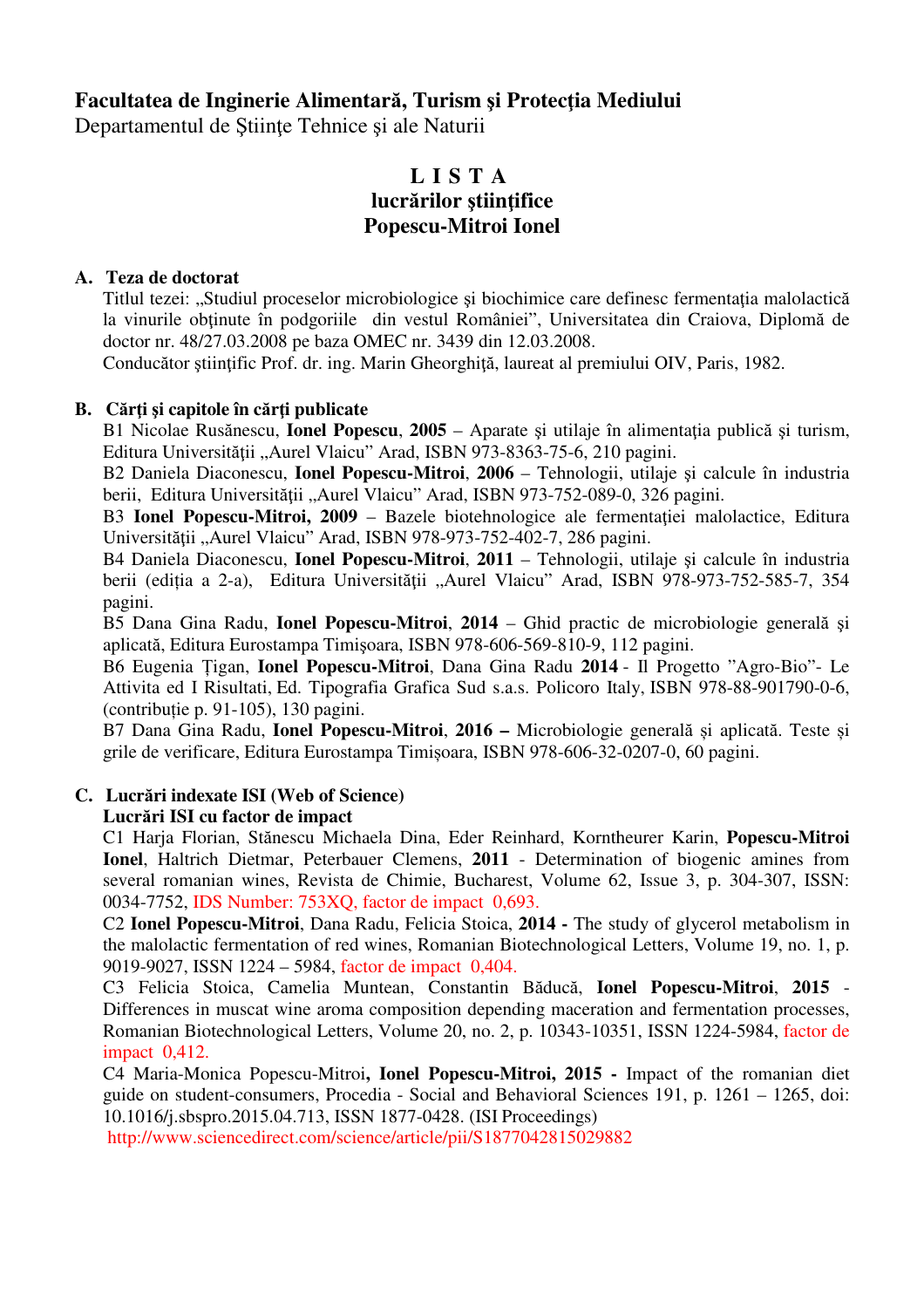C5 **Ionel Popescu-Mitroi**, Felicia Stoica, **2018** - Inoculation of selected lactic acid bacteria in red wines - determining the right time, Carpathian Journal of Food Science and Technology, Volume 10, Issue 1, p. 45-55, ISSN 2066-6845. **(**ISI Proceedings**)** WOS 000431926200004. http://chimie-biologie.ubm.ro/carpathian\_journal/index.html

C6 **Ionel Popescu-Mitroi**, Dana Gina Radu, Claudia Mureșan, Andreea Lupitu, Dana Copolovici, Lucian Copolovici, **2020 -** Monitoring the content of biogenic amines in red wines subjected to malolactic fermentation, Bulgarian Journal of Agricultural Science, Volume 26, no. 5, p. 1076- 1082, ISSN 1310-0351 – print ISSN 2534-983X – online.

https://www.agrojournal.org/26/05-23.html

#### Lucrări publicate în reviste de specialitate de circulație internațională indexate în baze de **date interna**ț**ionale (categoria B+/BDI)**

C7 **Ionel Popescu-Mitroi**, Marin Gheorghiţă, **2007 -** The malolactic fermentation monitoring at red wines obtained in Minis-Maderat vineyard, Lucrări ştiinţifice, seria Agronomie**,** vol. 50, No. 2, Iaşi, p. 74-79, ISSN 1454-7414. BDI Index Centre for Agriculture and Biosciences International (CABI) Copernicus International, Genamics Journal Seek Database.

C8 **Ionel Popescu-Mitroi,** Dana Radu, Felicia Stoica**, 2009 -** Researches concerning the malic acid content of wines during storage period, Journal Of Agroalimentary Processes and Technologies vol. XV, No.3, Timişoara, p. 414-420, ISSN 1453-1399. BDI Index: IFIS – International Food Information Service; CAS – Chemical Abstracts Service ( CAS ref; 163659). Food Science Central – from the publishers of FSTA – Food Science and Technology Abstracts®; CABI – Publishing Website Serials Cited Submission; European Virtual Institute for Speciation Analysis (EVISA); Science and Engineering Journal Abbreviations; Index Copernicus.

C9 Dana Radu**, Ionel Popescu-Mitroi,** Bujor Pancan**, 2009 -** Studies upon *Actinomucor elegans* proteolytic activity during solid-state fermentation in obtaining "sufu", Journal Of Agroalimentary Processes and Technologies vol. XV, No.3, Timişoara, p. 366-369, ISSN 1453-1399. BDI Index: IFIS – International Food Information Service; CAS – Chemical Abstracts Service ( CAS ref; 163659). Food Science Central – from the publishers of FSTA – Food Science and Technology Abstracts®; CABI – Publishing Website Serials Cited Submission; European Virtual Institute for Speciation Analysis (EVISA); Science and Engineering Journal Abbreviations; Index Copernicus.

C10 **Ionel Popescu-Mitroi,** Marin Gheorghiţă, Felicia Stoica**, 2009 –** Results concerning the evolution of bacterial population during the malolactic fermentation, Bulletin of University of Agricultural Sciences and Veterinary Medicine Cluj-Napoca, vol. 66, No. 2, p. 421-426, ISSN 1843-5246. BDI Index: ISI Thomson Reuters Master Journal List; Centre for Agriculture and Biosciences International (CABI); Russian Scientific and Technical Information Institute (VINITI); Asian Science Citation Index (ASCI); Index Copernicus; Elton B Stephens COmpany (EBSCO).

C11 Felicia Stoica, Elena Heroiu, Liviu Giurgiulescu**, Ionel Popescu-Mitroi, 2010 -** The influence of the conditioning technological operation of must and wine on the composition characteristics of distillate, Journal Of Agroalimentary Processes and Technologies vol. XVI, No. 3 Timişoara, p. 373-375, ISSN 1453-1399. BDI Index: : IFIS – International Food Information Service; CAS – Chemical Abstracts Service ( CAS ref; 163659). Food Science Central – from the publishers of FSTA – Food Science and Technology Abstracts®; CABI – Publishing Website Serials Cited Submission; European Virtual Institute for Speciation Analysis (EVISA); Science and Engineering Journal Abbreviations; Index Copernicus.

C12 **Ionel Popescu-Mitroi**, Dana Radu, Felicia Stoica, **2010** – The monitoring of physicochemical parameters of red wines during malolactic fermentation, Annals of West Univesity of Timişoara, Series of Chemistry, vol. 19, No. 2, Special issue dedicated to The XII International Symposium "Young People And Multidisciplinary Research", Timișoara, 11-12 November 2010, p. 43-50, ISSN 1224-9513. BDI Index: EBSCO Publishing – Academic Search Complete (Abstract & Full text); ProQuest (Abstract & Full text).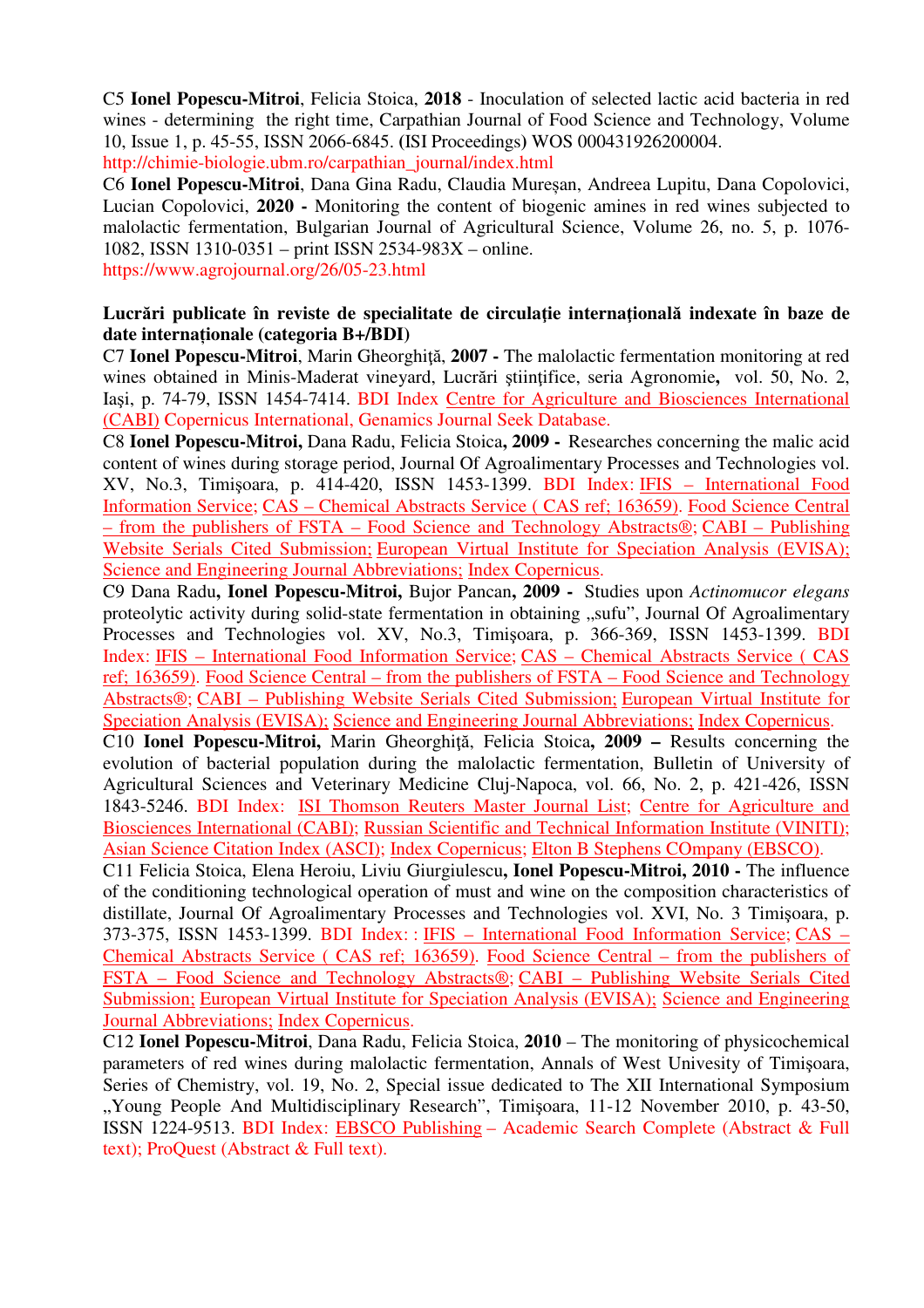C13 **Ionel Popescu-Mitroi**, Marin Gheorghită, Felicia Stoica, 2011 – Inoculation practice of malolactic bacteria in red wines, Annales of the University of Craiova, vol XVI (LII), p. 313-318, ISSN 1453-1275. BDI Index: CAB Abstracts and Global Health; Zoological Record; Index Copernicus.

C14 **Ionel Popescu-Mitroi,** Felicia Stoica, **2011** – Estimation of arginine degradation during malolactic fermentation of wine, Annals of West University of Timișoara, Series of Chemistry, vol 20, No.3, Special issue dedicated to The XIII International Symposium "Young People And Multidisciplinary Research", Timişoara, 10-11 November 2011, p. 19-26, ISSN 1224-9513 BDI Index: EBSCO Publishing – Academic Search Complete (Abstract & Full text); ProQuest (Abstract & Full text).

C15 Maria-Monica Popescu-Mitroi, **Ionel Popescu-Mitroi,** Felicia Stoica, **2011 –** The requirements of dietary guidelines and their impact on consumers, in Proceedings of the Third International Conference Research People And Actual Tasks On Multidisciplinary Sciences Lozenec, Bulgaria, 8-10 June 2011, vol III, p. 93-98, ISSN 1313-7735 BDI Index Centre for Agriculture and Biosciences International (CABI).

C16 **Ionel Popescu-Mitroi**, Felicia Stoica, **2012** – Study of histidine degradation and assessment of histamine content in red wines during the malolactic fermentation, Chemical Bulletin of "Politehnica" University of Timişoara, Series of Chemistry and Environmental Engineering, Tomul 57 (71), Fascicola 1, p 38-41, ISSN 1224-6018, BDI Index: Index Copernicus, Electronic Journals Library, VINITI, Chemical Abstracts Plus, Ulrich's Periodicals.

C17 Stoica Felicia, Muntean Camelia, Băducă-Câmpeanu Constantin, Cichi Daniela, **Popescu-Mitroi Ionel**, **2013** - Technological potential of certain varieties of table and wine grapes in aromatised wines technology, Annales of the University of Craiova, vol XVIII (LIV), p. 321-326, ISSN 1453-1275. BDI Index: CAB Abstracts and Global Health; Zoological Record; Index Copernicus.

C18 Condrat Dumitru, **Popescu-Mitroi Ionel** Crişan Florin, **2013** – The quantitative analysis of some flavonoids in the species *Achillea millefolium*, *Anethum graveolens*, *Origanum majorana* and *Rosmarinus officinalis* Annales of the University of Craiova, vol XVIII (LIV), p. 455-458, ISSN 1453-1275. BDI Index: CAB Abstracts and Global Health; Zoological Record; Index Copernicus.

C19 **Popescu-Mitroi Ionel**, Condrat Dumitru, Radu Dana, Stoica Felicia, **2014** – Assessment of the antibacterial action of dry red and white wines produced in the Miniș-Măderat vineyard, Annales of the University of Craiova, vol XIX (LV), p. 269-274, ISSN 1453-1275. BDI Index: CAB Abstracts and Global Health; Zoological Record; Index Copernicus.

C20 Stoica Felicia, Muntean Camelia, Băducă-Câmpeanu Constantin, **Popescu-Mitroi Ionel, 2014** – Influence of must processing on quality natural distillates, Annales of the University of Craiova, vol XIX (LV), p. 359-362, ISSN 1453-1275. BDI Index: CAB Abstracts and Global Health; Zoological Record; Index Copernicus.

## **D. Lucr**ă**ri publicate în reviste** ş**i volume de conferin**ţ**e cu referen**ţ**i (neindexate)**

## **Lucr**ă**ri publicate în reviste din str**ă**in**ă**tate**

D1 **Ionel Popescu-Mitroi**, Marin Gheorghiţă, **2007** - The study of amino acids catabolism of malolactic bacteria in wine, in Proceedings of the International Conference Research People And Actual Tasks On Multidisciplinary Sciences, Lozenec, Bulgaria, 6-8 June 2007, vol. III, p. 233- 239, ISBN 978-954-91147-3-7.

D2 **Ionel Popescu-Mitroi**, **2009** – Researches concerning the histamine content of wines with malolactic fermentation, in Proceedings of the Second International Conference Research People And Actual Tasks On Multidisciplinary Sciences, Lozenec, Bulgaria, 10-12 June 2009, vol. II, p. 250-254, ISSN 1313-7735.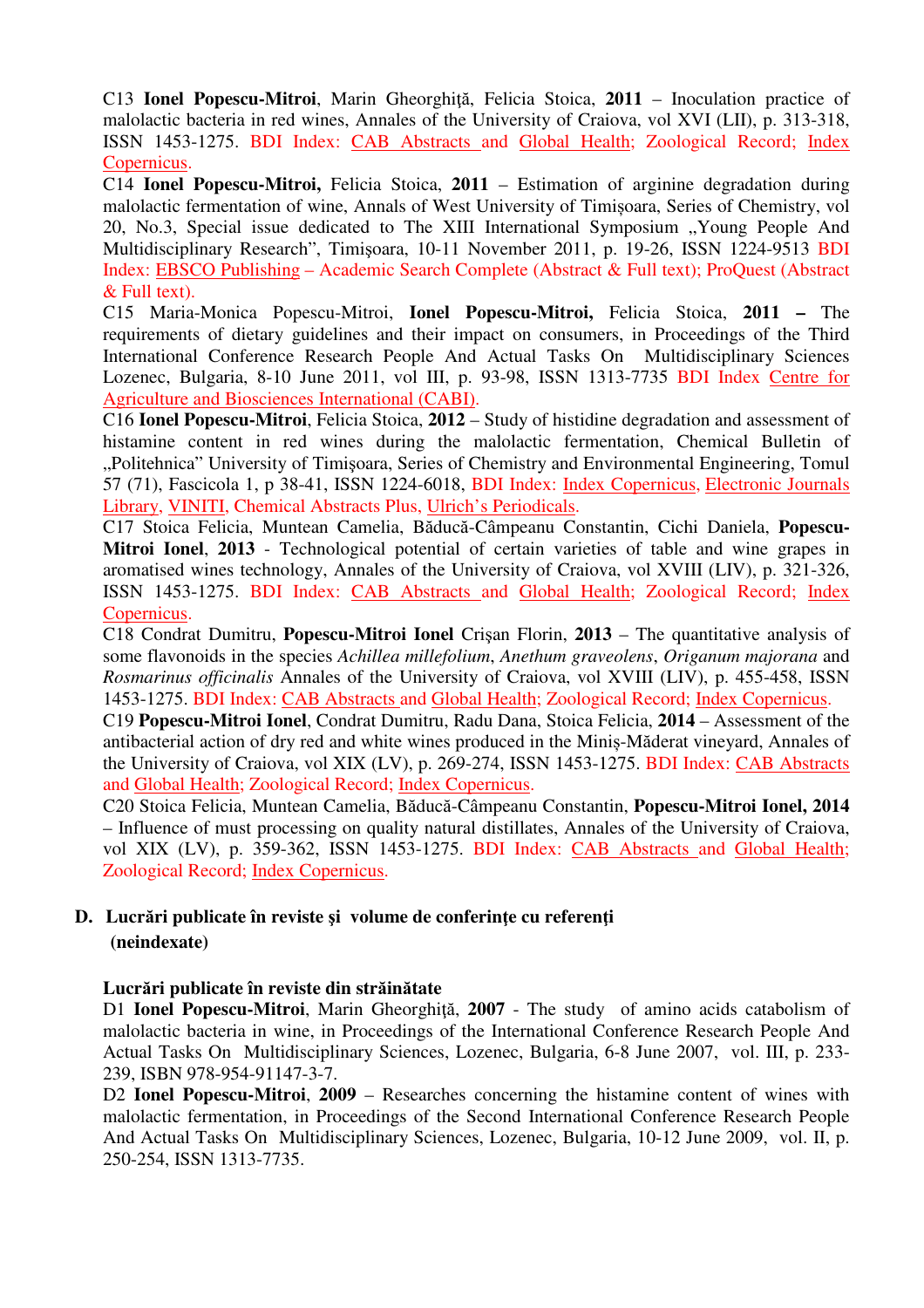D3 **Ionel Popescu-Mitroi**, Monica Popescu-Mitroi, **2010 -** Consumers atitude regarding the choise of a healthy diet, The XIth International Symposium "Interdisciplinary Regional Research" Hungary-Romania-Serbia, Section Medical Reproductive Health, Szeged, Ungaria, p.172-173, ISBN 978-963-508-600-9.

## **Lucr**ă**ri publicate în reviste române**ş**ti recunoscute CNCSIS**

## **Reviste de tip B**

D4 **Ionel Popescu**, Dumitru Condrat, **2004** – The influence of the unsaturation degree over the oxidation capacity of fats, Analele Universităţii din Craiova, vol IX, p. 399–403, ISSN 1435-1275.

D5 **Ionel Popescu**, Lucian Hălmăgean, Virgil Ciutină, Ioan Calinovici, Claudiu Ursachi, **2004** – Optimal harvesting period for garden been seeds in corelation with the agro-ecological conditions of Arad area, Analele Universităţii din Craiova **,** vol IX*,* p. 211-215, ISSN 1435-1275.

D6 **Ionel Popescu**, Marin Gheorghiţă, **2006** - Results concerning the evolution of malic acid in grapes and in the wines from Minis viti-viticultural station, Analele Universităţii din Craiova, vol XI*,* p. 31-38, ISSN 1435-1275.

D7 **Ionel Popescu**, Marin Gheorghiţă, **2006** - Experiments on malolactic fermentation induction with bacterial biomass separated by filtering, Analele Universității din Craiova, vol XI, p. 39-44, ISSN 1435-1275.

D8 **Ionel Popescu-Mitroi**, Marin Gheorghiţă, **2007** – Study of the main factors that influence the malolactic fermentation, Analele Universităţii din Craiova, vol XII, p. 283-288, ISSN 1435-1275.

D9 **Ionel Popescu-Mitroi**, Marin Gheorghiță, 2007 – Establishing the nature of the lactic acid formed at malolactic fermented wines. Analele Universității din Craiova, vol XII, p. 289-294, ISSN 1435-1275.

D10 **Ionel Popescu-Mitroi, 2008** – The malolactic fermentation influence on the ethyl acetate content from red wines, Analele Universităţii din Craiova, vol. XIII, p. 387-392, ISSN 1435-1275.

D11 **Ionel Popescu-Mitroi, 2008** – Researches concerning the influence of climatic conditions on dynamics development of the malolactic fermentation at red wines, Analele Universității din Craiova, vol. XIII, p. 393-398, ISSN 1435-1275.

D12 **Ionel Popescu-Mitroi, 2009 –** Researches concerning the malic acid content of grapes during maturation period, Analele Universităţii din Craiova, vol. XIV, p. 591-596, ISSN 1453-1275.

D13 Felicia Stoica, Liviu Giurgiulescu, **Ionel Popescu-Mitroi**, **2009** – Study of the acetic bacteria resistance at the different contents in alcohol, acidity and sulphurous anhydride of the wines in vinegard technology, Analele Universității din Craiova, vol. XIV, p. 587-590, ISSN 1453-1275.

## **Reviste de tip C**

D14 Nicolae Rusănescu, Adrian Băneş, **Ionel Popescu, 2000** – Ecuaţiile filtrării berii, Cercetări ştiinţifice - Procese şi tehnologii agroalimentare, vol VI, Timişoara, p. 97-105, ISSN 1453-1399.

D15 **Ionel Popescu**, Nicolae Rusănescu, Sergiu Palcu, **2004** – The effects of polyvinyl-pyrolydone in assuring colloidal stability for beer, Cercetări ştiinţifice - Procese şi tehnologii agroalimentare, vol X nr. 2, Timişoara, p. 411-417, ISSN 1453-1399.

D16 Sergiu Palcu, **Ionel Popescu, 2005** – Experimental studies regarding the bacterial metabolism of sugars, Scientifical Researches, Agroalimentary Processes and Technologies, vol XI, Nr. 2*,* Timişoara, p. 315 – 320, ISSN 1453-1399.

D17 Dana Radu, **Ionel Popescu**, **2005** – Researches concerning cholesterol uptake in *Saccharomyces cerevisae* cells, Scientifical Researches, Agroalimentary Processes and Technologies, vol XI, Nr. 2*,* Timişoara, p. 327-332, ISSN 1453-1399.

D18 **Ionel Popescu**, Dana Radu, **2005** – Researches concerning the cholesterol role in alcoholic fermentation dynamic, Scientifical Researches, Agroalimentary Processes and Technologies, vol XI, Nr. 2*,*Timişoara, p. 333-336, ISSN 1453-1399.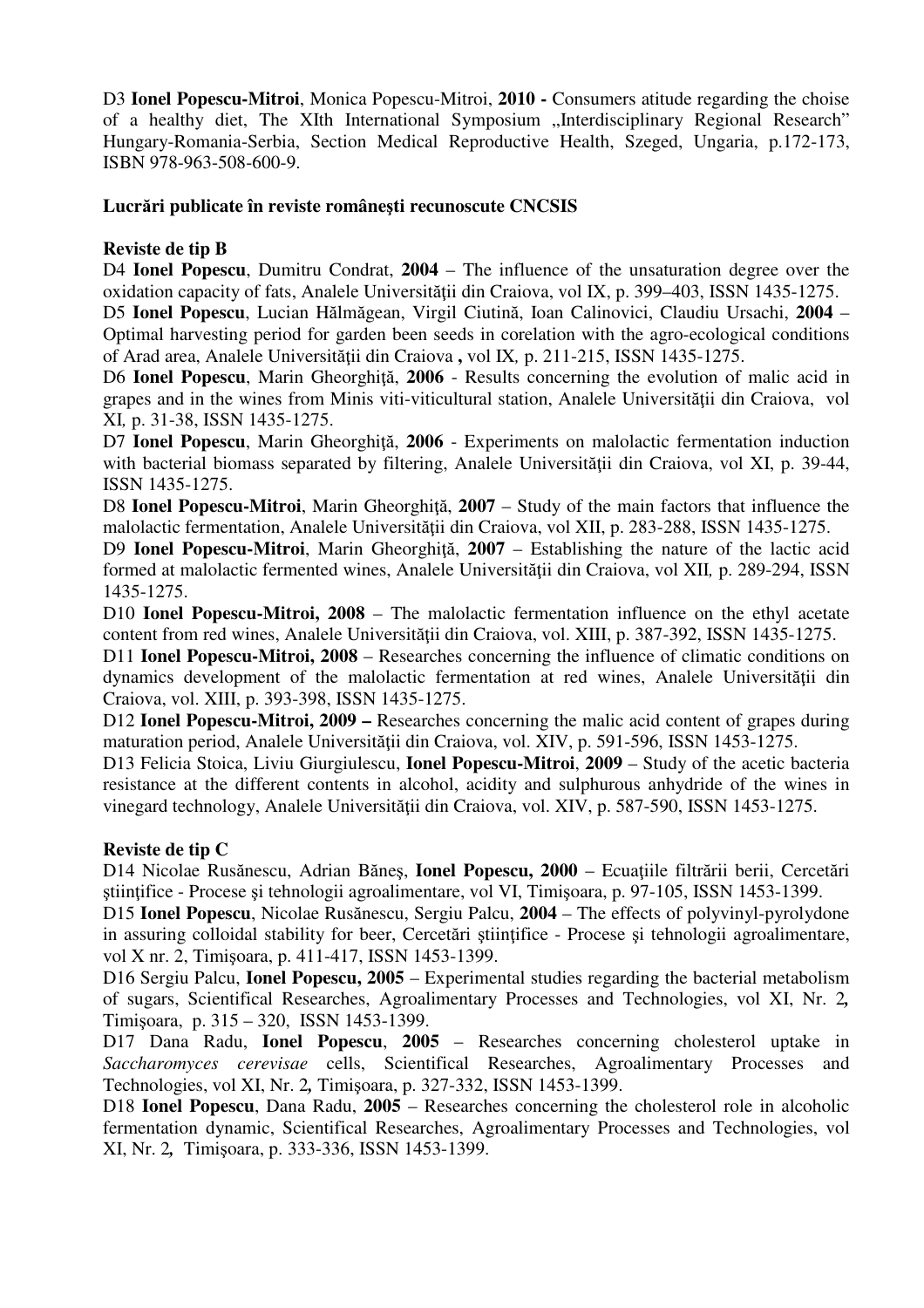D19 **Ionel Popescu**, Mihaela Meşter, **2006** - Research regarding the role of probiotic lacto-acid products in inhibiting the development of contamination microorganisms, Journal of Agroalimentary Processes and Tehnologies, vol XII, Nr.1, Timişoara, p. 255-260, ISSN 1453-1399. D20 Ionel Popescu-Mitroi, Marin Gheorghită, 2007 - The malolactic fermentation conduction on red wines, using starter cultures of malolactic bacteria, Journal Of Agroalimentary Processes and Technologies, vol. XIII, Nr.1, Timişoara, p. 183-191 ISSN,1453-1399.

#### **Reviste de tip D**

D21 Nicolae Rusănescu, Adrian Bănes **Ionel Popescu, 2000** – Ecuatiile filtrării mustului de bere, Analele Universităţii "Aurel Vlaicu*"* Arad, Seria Chimie, Fascicola Inginerie Alimentară, p 29-34, ISSN 1582-3415.

D22 Sergiu Palcu, **Ionel Popescu, 2003** - Influenta temperaturii asupra activității amilazei din miere determinată prin intermediul indicelui diastazic, Scientific and Technical Bulletin of University "Aurel Vlaicu" Arad, , Vol.VIII, p. 76-79, ISSN 1582-1021.

D23 **Ionel Popescu**, Nicolae Rusănescu, **2004** - Determinarea caracteristicilor granulometrice ale grâului, Analele Universității "Aurel Vlaicu" Arad, Seria Chimie, Fascicola Inginerie Alimentară, p. 103-106, ISSN 1582-3415.

D24 **Ionel Popescu-Mitroi**, Dana Radu, **2017** - Potassium ferrocyanide wine treatment: a controversial, yet necessary operation, Scientific and Technical Bulletin of "Aurel Vlaicu" University of Arad, Series Chemistry, Food Science & Engineering, Vol. 14, p. 4-8, ISSN 1582- 1021.

## **Lucr**ă**ri publicate în cadrul unor conferin**ţ**e interna**ţ**ionale**

D25 **Ionel Popescu**, Sergiu Palcu, Dana Radu, Dumitru Condrat, **2004** – Mint essential oil effect upon dairy products preservation, The VIth International Symposium "Young People And Multidisciplinary Research" România-Serbia&Montenegro-Hungary, Section Chemistry, Timişoara, România, p. 684-689, ISBN 973-8359-26-0.

D26 Mihaela Meşter, **Ionel Popescu, 2006** – Research regarding the enzimatic activity of *Penicillium roqueforti* mould in the Roquefort cheese, The VIIIth International Symposium "Young People And Multidisciplinary Research" România-Serbia&Montenegro-Hungary, Section Chemistry, Timişoara, România, p. 586-591, ISBN 973-8359-39-2.

D27 Maria-Monica Mitroi, **Ionel Popescu, 2006** – The pro and against arguments regarding the consume of red wine, The VIIIth International Symposium "Young People And Multidisciplinary" Research" România-Serbia&Montenegro-Hungary, Section Health, Timişoara, România, p. 743- 752 ISBN 973-8359-39-2.

D28 **Ionel Popescu**, Maria-Monica Mitroi, **2006** – The consume of aliments and medicine rich in alkaloides and the postivism of the tests against doping at performance sportsmen, The VIIIth International Symposium "Young People And Multidisciplinary Research" România-Serbia&Montenegro-Hungary, Section Health, Timişoara, România, p. 762-767 ISBN 973-8359- 39-2.

D29 **Ionel Popescu-Mitroi**, Maria-Monica Popescu-Mitroi, **2008 –** Subjectivity and objectivity in the sensorial profile estimation of wine through degustation, The Xth International Symposium "Young People And Multidisciplinary Research" România-Serbia&Montenegro-Hungary, Section Biology, Agriculture, Zooculture, Timişoara, România, p. 136-141, ISSN 1843-6609.

D30 Maria-Monica Popescu-Mitroi**, Ionel Popescu-Mitroi**, **2009 –** Students perspective on the effectiveness of educational strategies for healthy food, The XIth International Symposium "Young People And Multidisciplinary Research" România-Serbia&Montenegro-Hungary, Section Economic Sciences and Social-Human Sciences, Timişoara, România, p. 223-228, ISSN 1843- 6609.